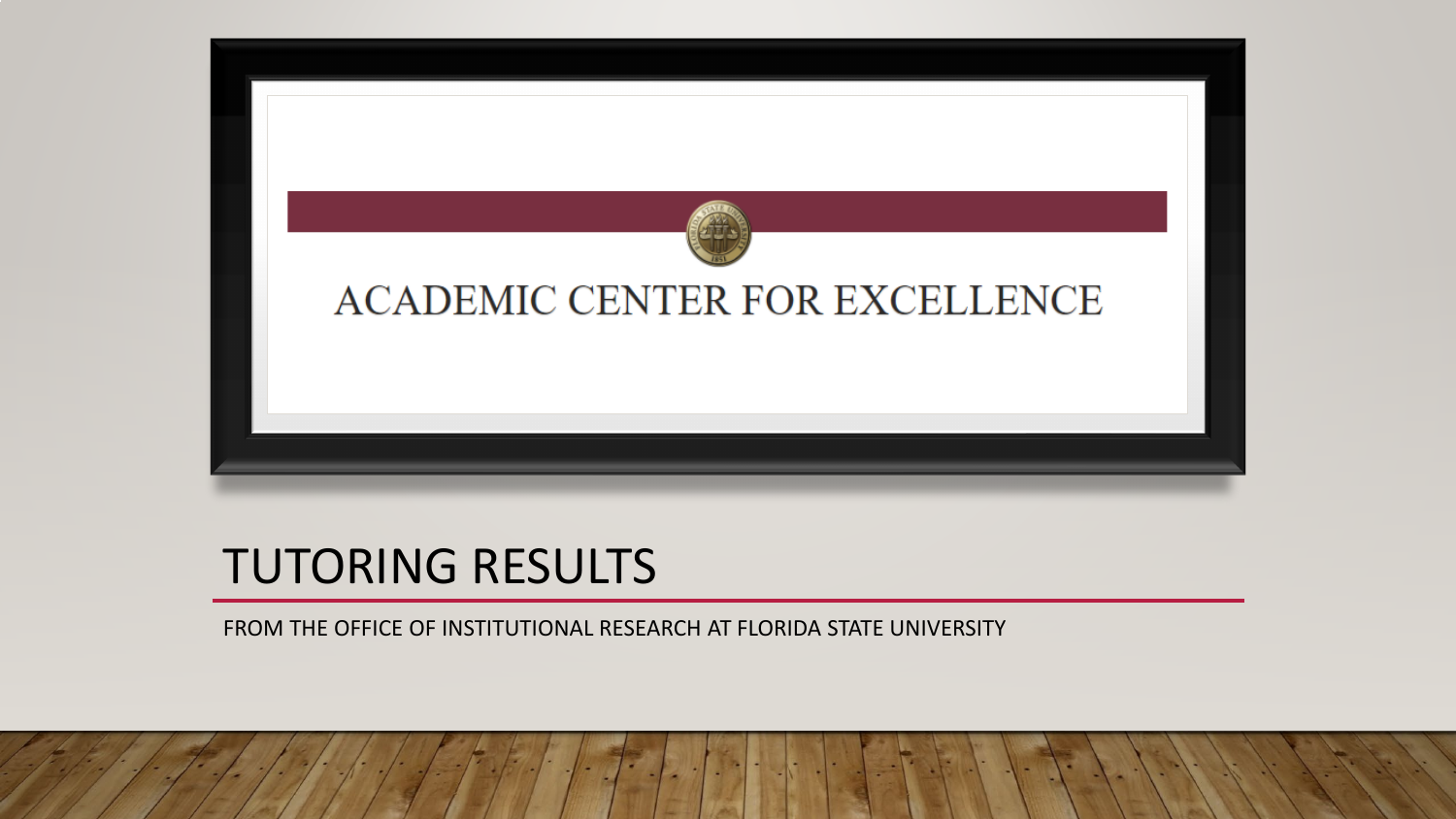

#### **OVERVIEW**

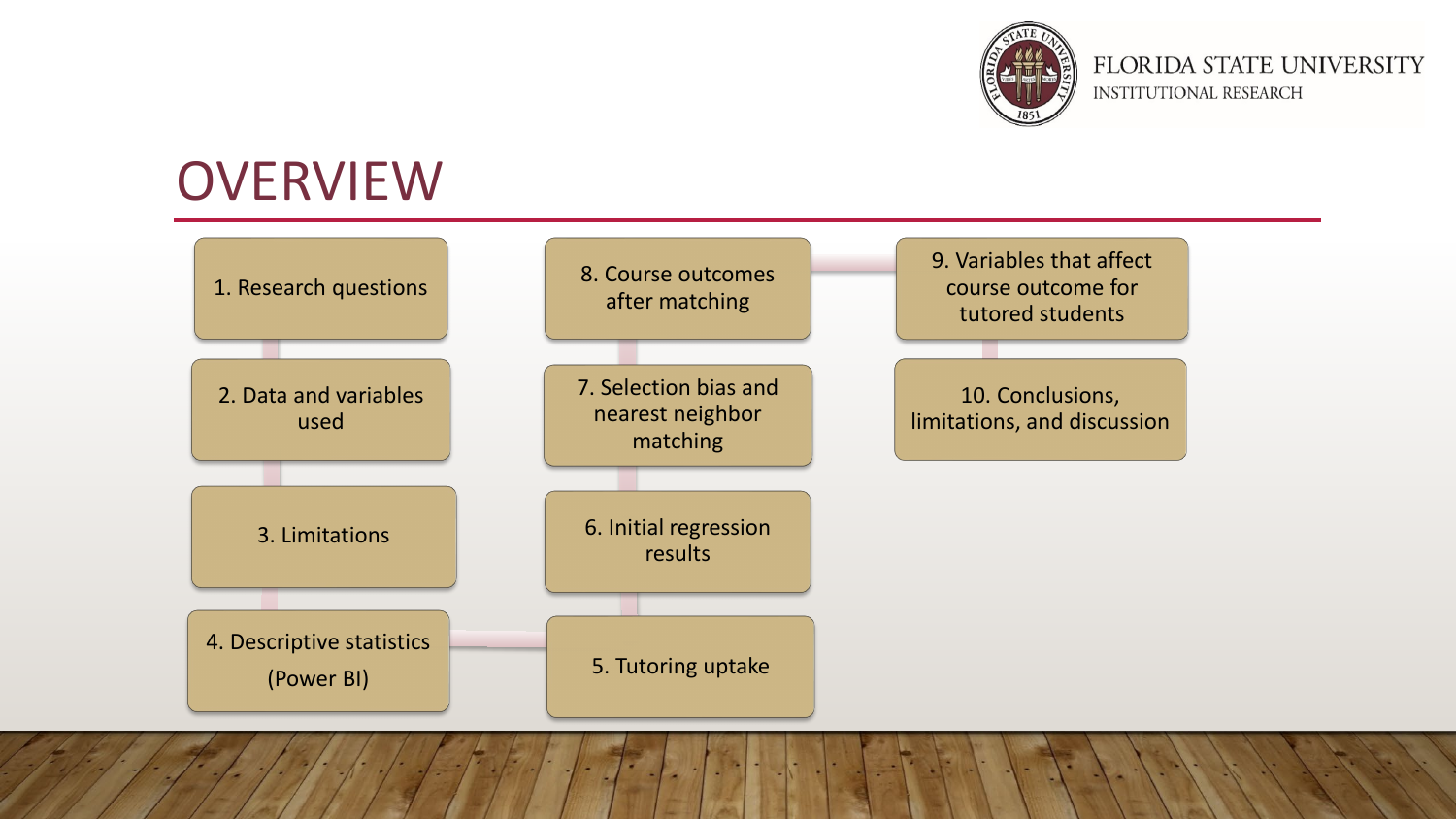

## RESEARCH QUESTIONS

1. What predicts tutoring uptake?

• By LLC?

2. What are course outcomes given tutoring?

- Outcomes by letter grade?
- Outcomes by pass/fail?

3. What supported course outcomes for students who were tutored?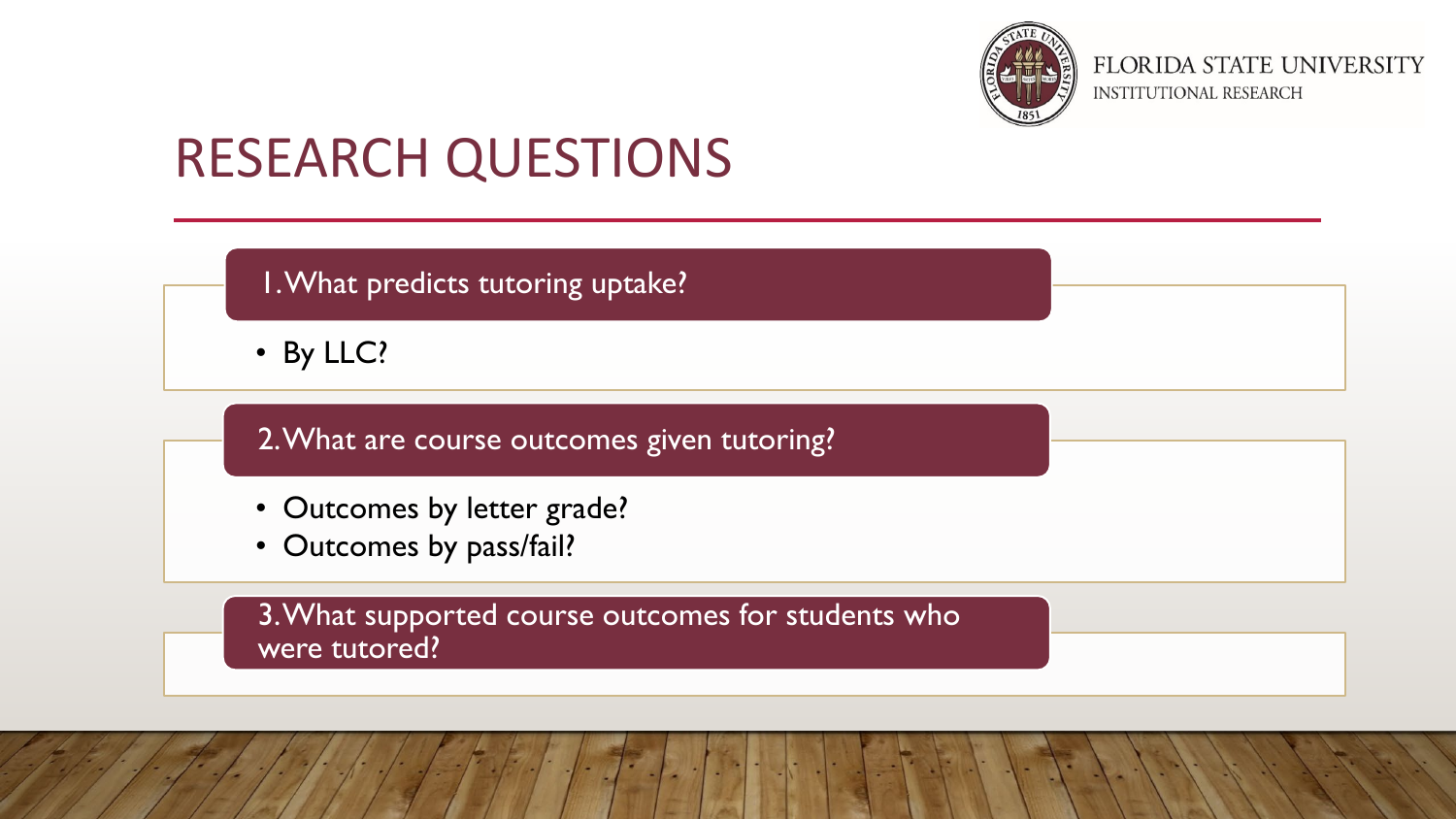

#### DATA

- $\triangleright$  Observations are unique at a student/term/course level
- $\triangleright$  Dataset includes all students from the following courses from Fall 2016 to Fall 2019 excluding summer semesters and semesters when no tutoring for a course was offered.
	- ACG2021; ACG2071; BSC2010; BSC2010L; BSC2011; CHM1045; CHM1045L; CHM1046; CHM1046L; CHM2210; CHM2211; COP3014; ENC1101; ENC2135; HUN1201; MAC1105; MAC1114; MAC1140; MAC2233; MAC2311; PHY2048C; PHY2049C; PHY2053; PHY2054
- $\triangleright$  Data inconsistencies reduced overall count of tutoring.
- $\triangleright$  Resolved some missing data problems by recoding course based on logic (enrolled in CHM 1050, tutored in CHM 1045)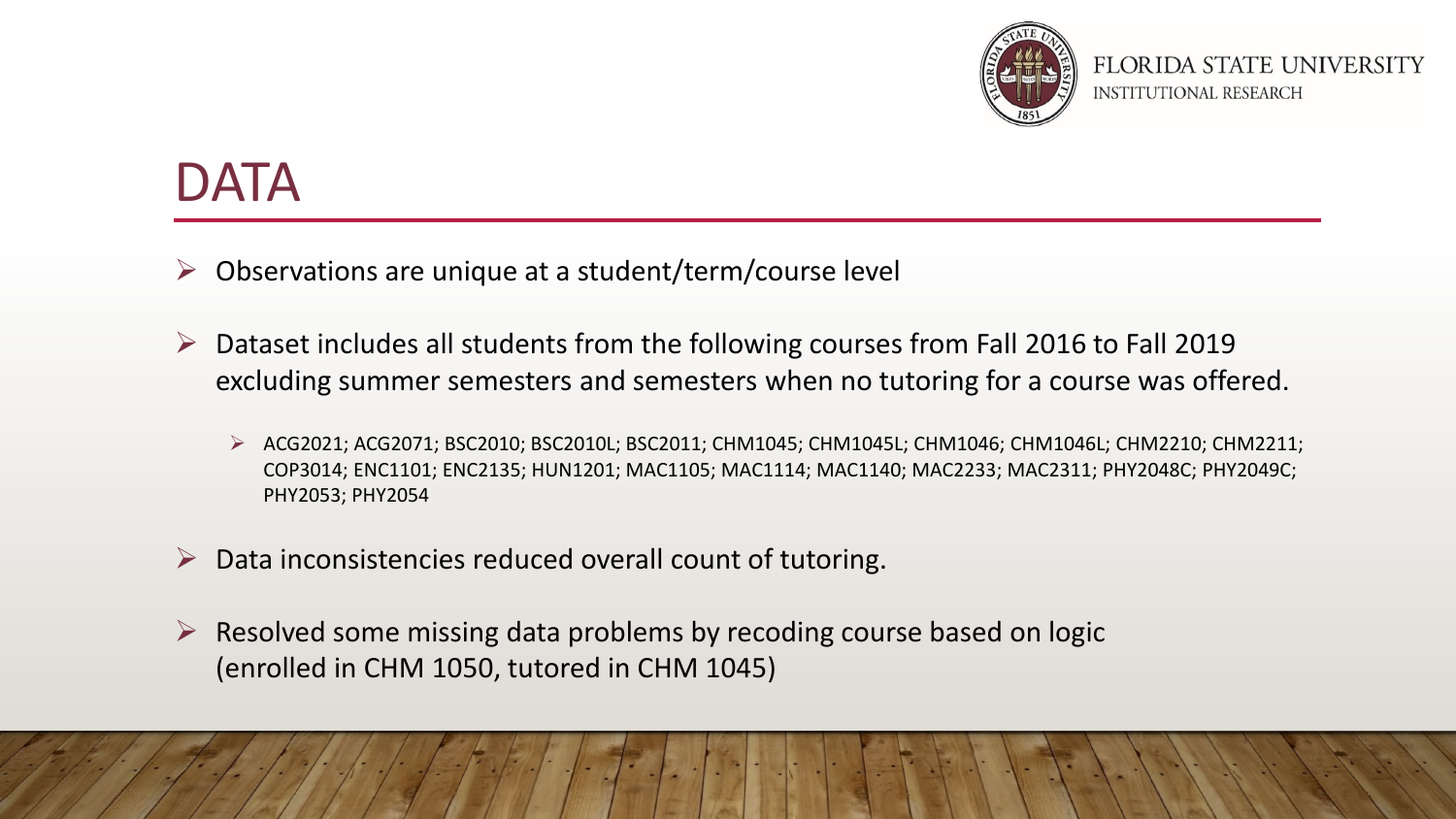

# VARIABLES

| <b>Demographics</b> | <b>Pre-College Factors</b>      | <b>College Factors</b>      | <b>Term Characteristics</b>         | Course<br>Characteristics   |
|---------------------|---------------------------------|-----------------------------|-------------------------------------|-----------------------------|
|                     |                                 |                             |                                     |                             |
| $\Box$ Sex          | <b>ACT/SAT Overall</b><br>Score | <b>Housing</b>              | <b>FSU Cumulative</b><br><b>GPA</b> | Grade/DFW                   |
| $\Box$ Race         | Math ACT/SAT                    | $\Box$ CARE                 | Level                               | Course<br>$\blacksquare$    |
| $\Box$ First gen    | <b>HS GPA</b>                   | $\Box$ LLC                  | <b>Early Alert</b><br>H             | Location                    |
| Residency<br>$\Box$ |                                 | Term units taken            |                                     | Total enrollment            |
| $\Box$ FTIC         |                                 | <b>STEM</b><br>$\mathbf{I}$ |                                     | Instructor ID               |
| $\Box$ Pell         |                                 | Health                      |                                     | <b>Multiple</b><br>attempts |
|                     |                                 | In course dept.             |                                     |                             |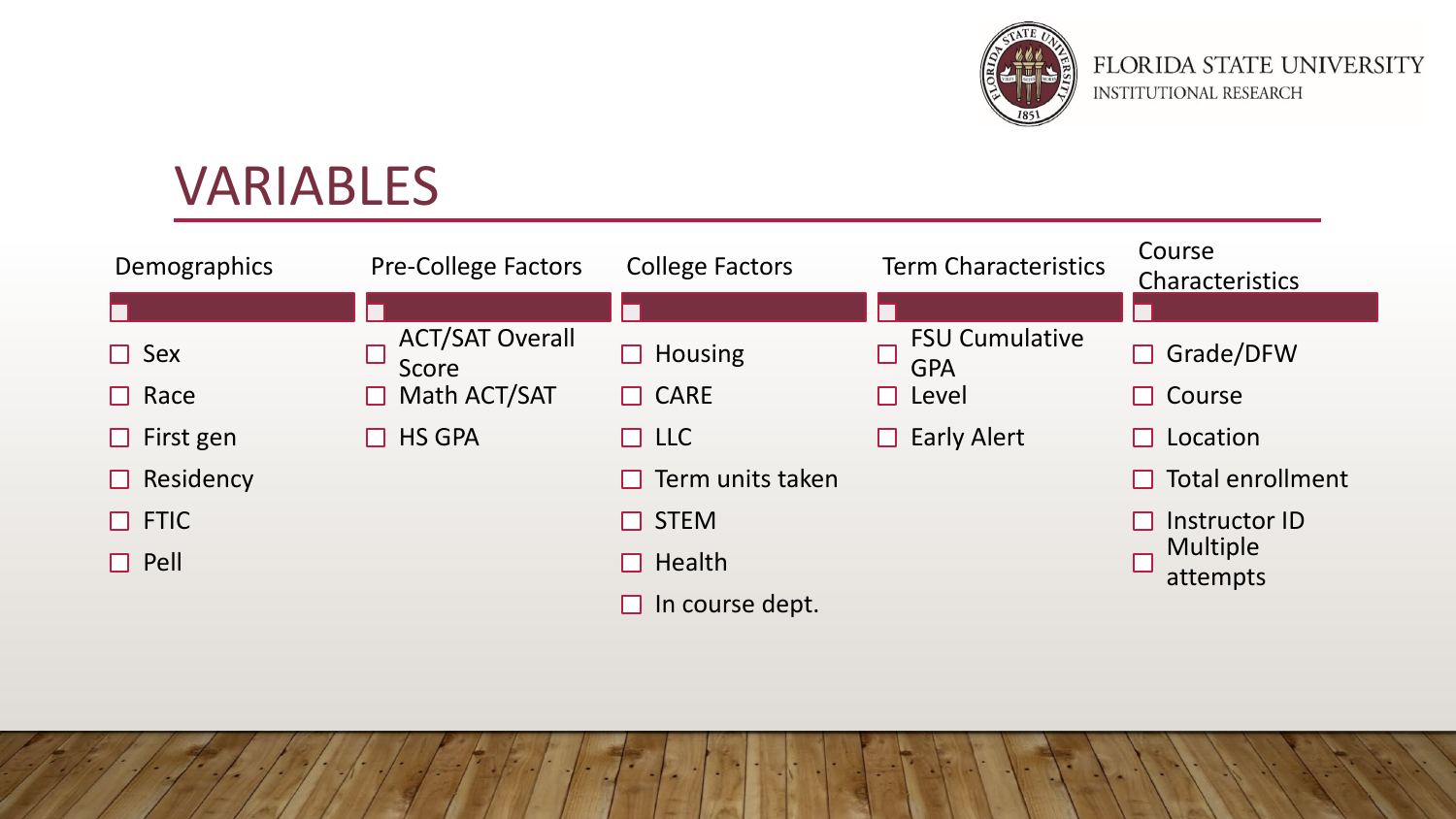

## LIMITATIONS

. Matching does not resolve differences in unobserved characteristics (Ex. motivation).

. The not-tutored group could have received outside additional treatment for which we did not account.

(Ex. private tutoring)

. Our data does not control for how late in the semester a student started going to tutoring

(Students going late in the semester will receive less benefit than a student going at the start.)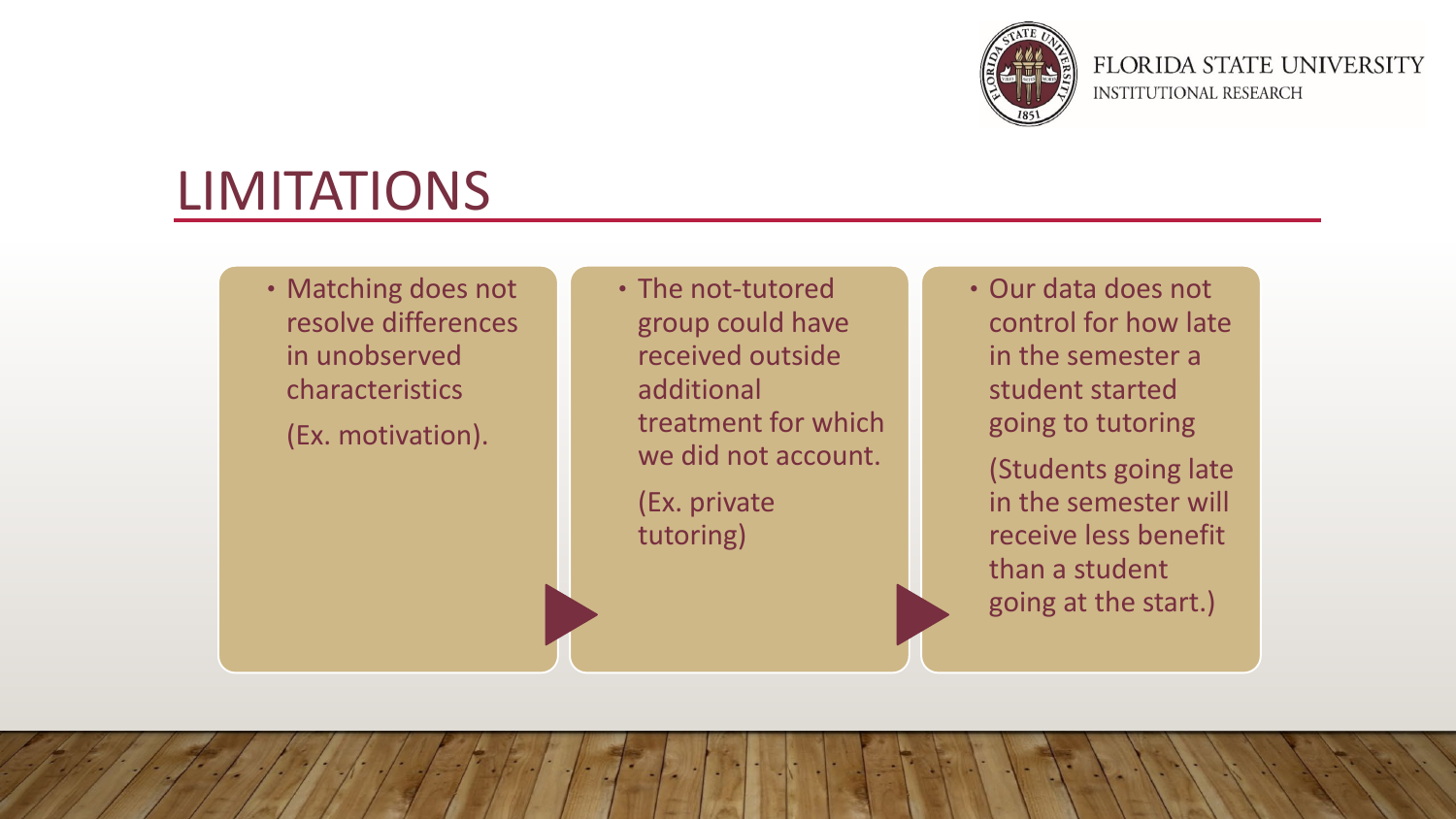

# DESCRIPTIVE STATISTICS (POWER BI)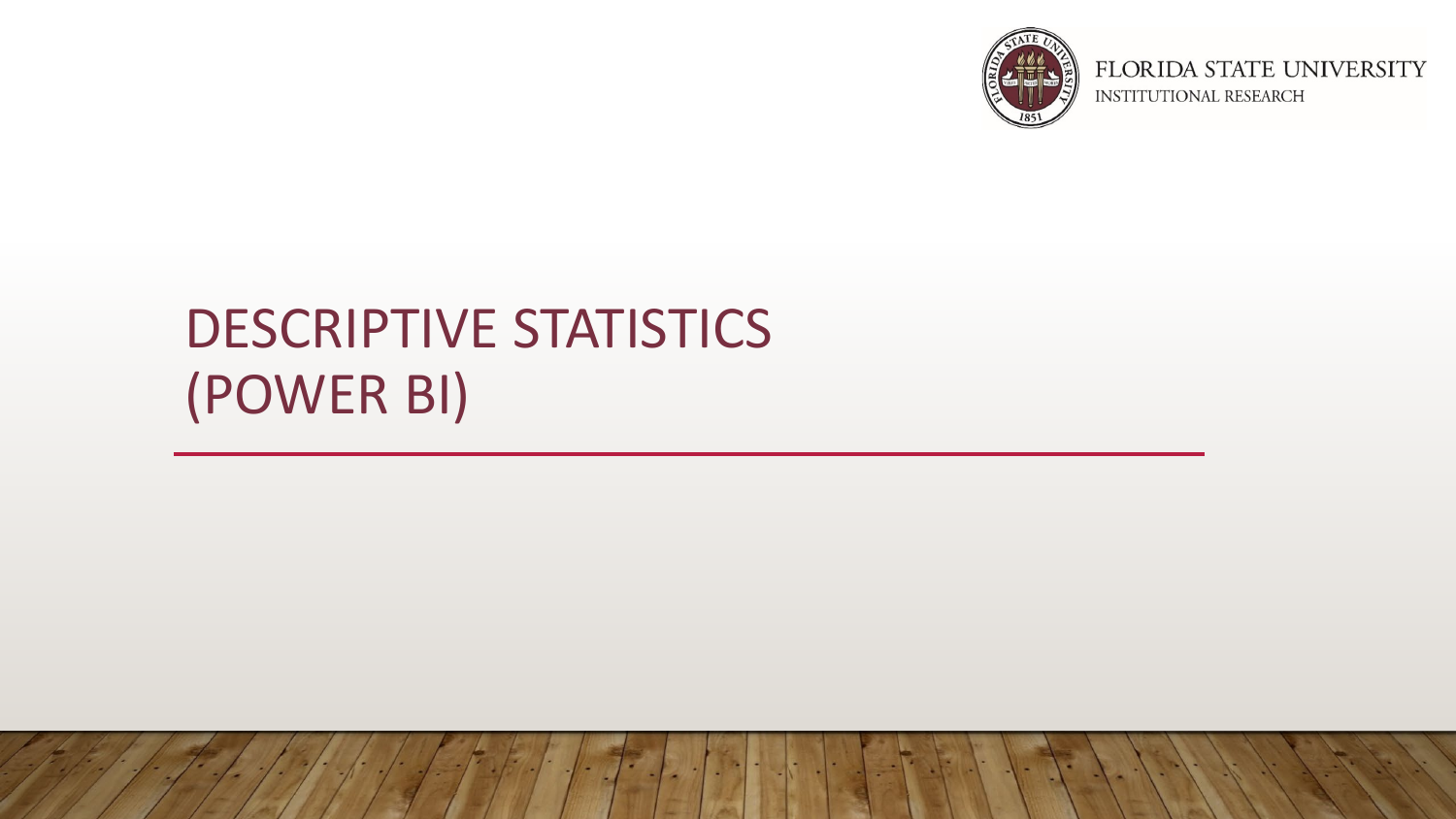

#### FACTORS RELATED TO RECEIVING TUTORING

| <b>Pre-College Factors</b> | <b>Significance</b> |
|----------------------------|---------------------|
| <b>ACT/SAT Score</b>       | $***$               |
| Math ACT/SAT Score         | $***$               |
| <b>HS GPA</b>              |                     |
| <b>FSU GPA</b>             |                     |

| <b>Demographics</b>       | <b>Significance</b> |
|---------------------------|---------------------|
| Race                      |                     |
| Female (ref: Male)        | ***                 |
| $ $ Pell                  |                     |
| Sophomore (ref: Freshman) | $\ast$              |
| First gen                 | ***                 |
| <b>CARE</b>               |                     |
| Residency                 |                     |
| Admit Type                |                     |

| <b>College Factors</b>            | <b>Significance</b> |
|-----------------------------------|---------------------|
| Fall Term (ref: Spring term)      | ***                 |
| Total Enrollment                  |                     |
| <b>BSC Courses (ref: not BSC)</b> | ***                 |
| CHM Courses (ref: not CHM)        | ***                 |
| MAC Courses (ref: not MAC)        | ***                 |
| PHY Courses (ref: not PHY)        | $\ast$              |
| In Class Department               | ***                 |
| Instructor ID                     |                     |
| Course Attempt Number             | ***                 |
| <b>Multiple Attempts</b>          |                     |
| Term Units Taken                  |                     |
| <b>Exploratory</b>                |                     |
| <b>STEM</b>                       |                     |
| Health                            | $\ast$              |
| Global                            |                     |
| Online                            |                     |

| LLC                      | <b>Significance</b> |
|--------------------------|---------------------|
| <b>On-Campus Housing</b> | ***                 |
|                          |                     |
| BHLC (ref.: not LLC)     | ***                 |
| <b>BPALC</b>             |                     |
| <b>EILC</b>              |                     |
| MLLC (ref.: not LLC)     | ***                 |
| NLC (ref.: not LLC)      | $\ast$              |
| RHC (ref.: not LLC)      | ***                 |
| SJLC (ref.: not LLC)     | $**$                |
| WIS (ref.: not LLC)      | $**$                |

| <b>Early Alert</b> | <b>Significance</b> |
|--------------------|---------------------|
| Early Alert        | $***$               |

**Positive relationship**

**Negative relationship**

N=76,728

**\*\*\* p<0.01, \*\* p<0.05, \* p<0.1**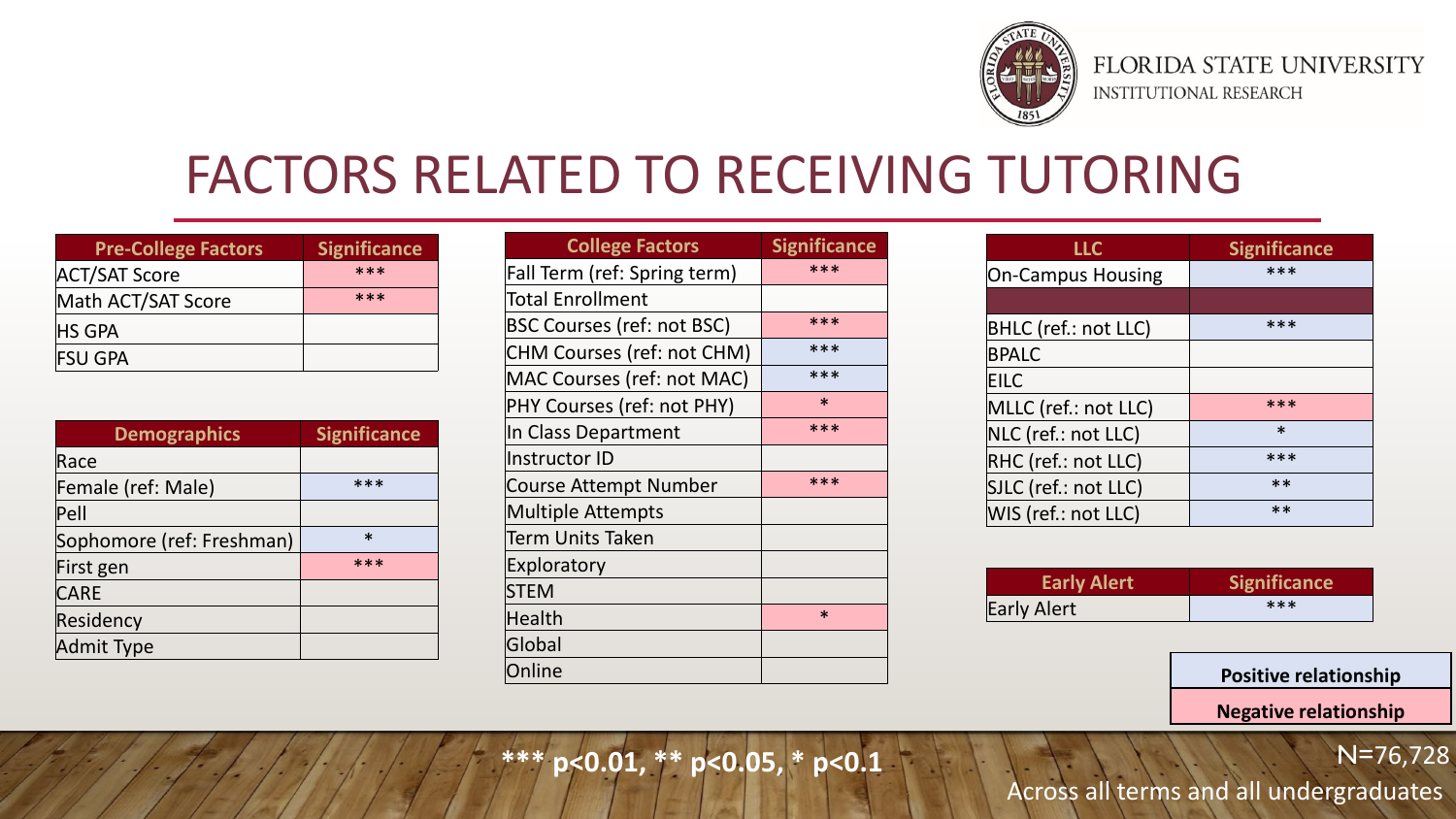

# INITIAL FINDINGS

*Due to limitations and selection bias, initial results show students who are tutored tend to have worse grade outcomes than students who are not tutored. These findings are statistically significant.* 

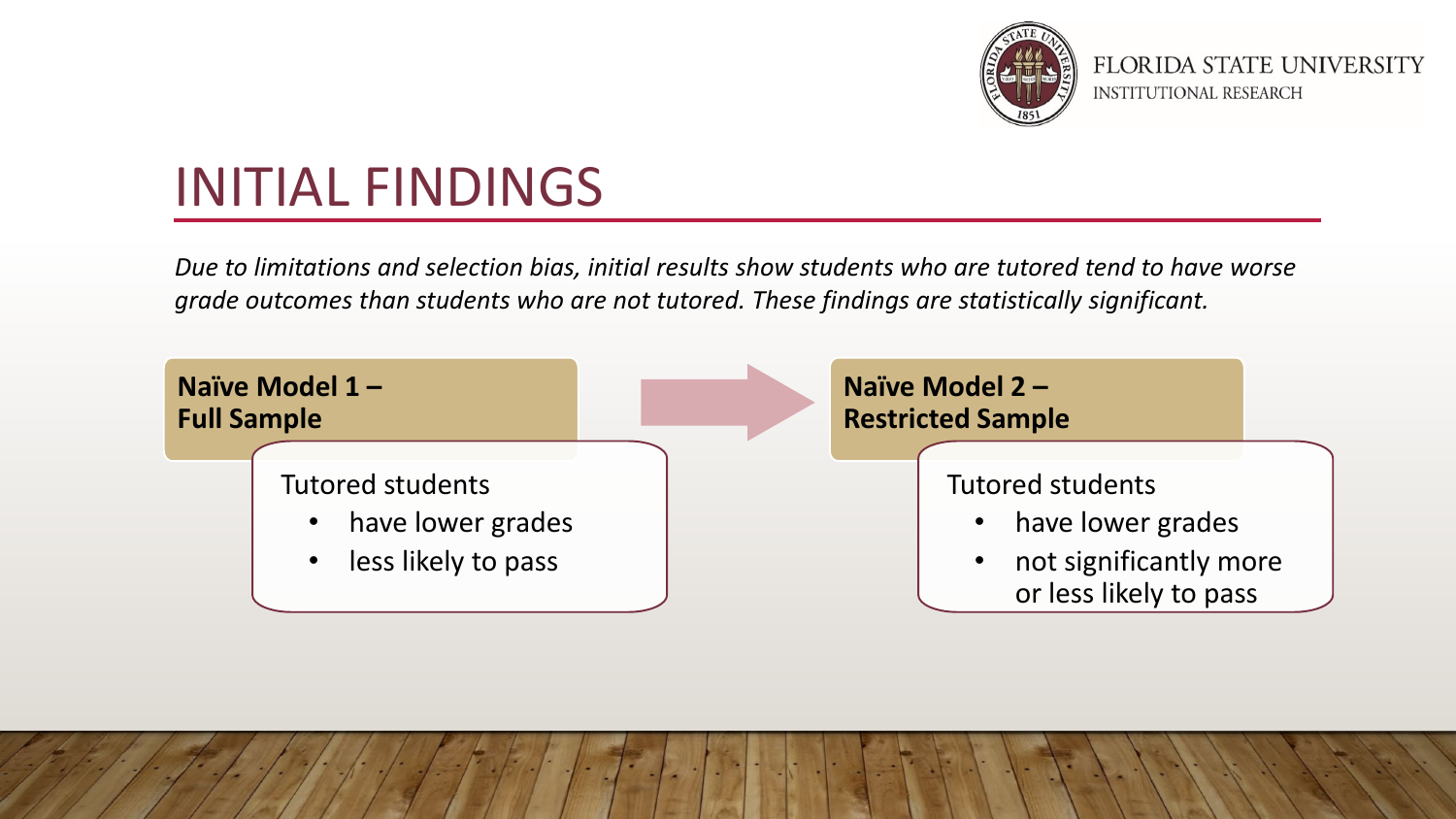

## SELECTION BIAS

Students who go to tutoring are not the same as students who do not go to tutoring, when comparing observable characteristics.

|                                   | <b>Not tutored</b> | <b>Tutored</b> | <b>Significance</b> |
|-----------------------------------|--------------------|----------------|---------------------|
| <b>ACT/SAT Score</b>              | $\ddot{}$          |                | ***                 |
| Math ACT/SAT Score                | $\ddagger$         |                | ***                 |
| <b>HS GPA</b>                     | $\ddot{}$          |                | $***$               |
| <b>FSU GPA</b>                    | $\div$             |                |                     |
| First Gen                         |                    | $\ddagger$     |                     |
| In Class Department               | $\div$             |                | ***                 |
| <b>STEM</b>                       | $\ddagger$         |                | ***                 |
| Health                            |                    | $\ddagger$     | $***$               |
| <b>Multiple Attempts</b>          |                    | $\div$         |                     |
| LLC                               |                    | $\ddagger$     | $**$                |
| Exploratory                       |                    | $\div$         |                     |
| <b>Early Alert</b>                |                    | $\div$         | ***                 |
| p<0.01, ** p<0.05, * p<0.1<br>*** |                    |                |                     |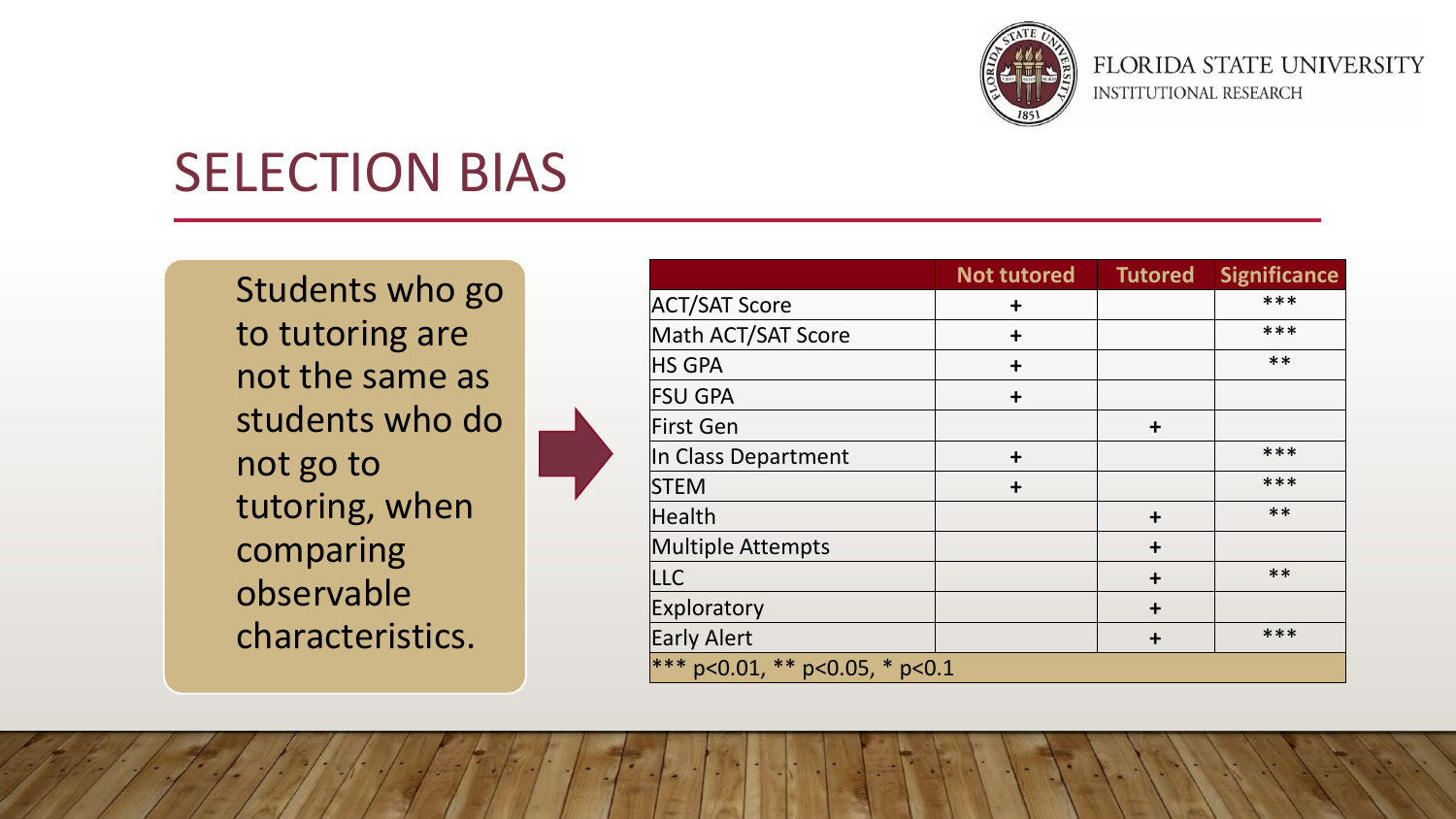

## SELECTION BIAS

Selection into treatment biases the effect of tutoring on course outcome when using regression. We are comparing apples to oranges.

> We have a missing data problem as we cannot observe counterfactuals.

> > Our solution is to use a matching method. Now we are comparing apples to apples.

ATET Average Treatment Effect of the Treated (ATET): The effect of treatment after matching.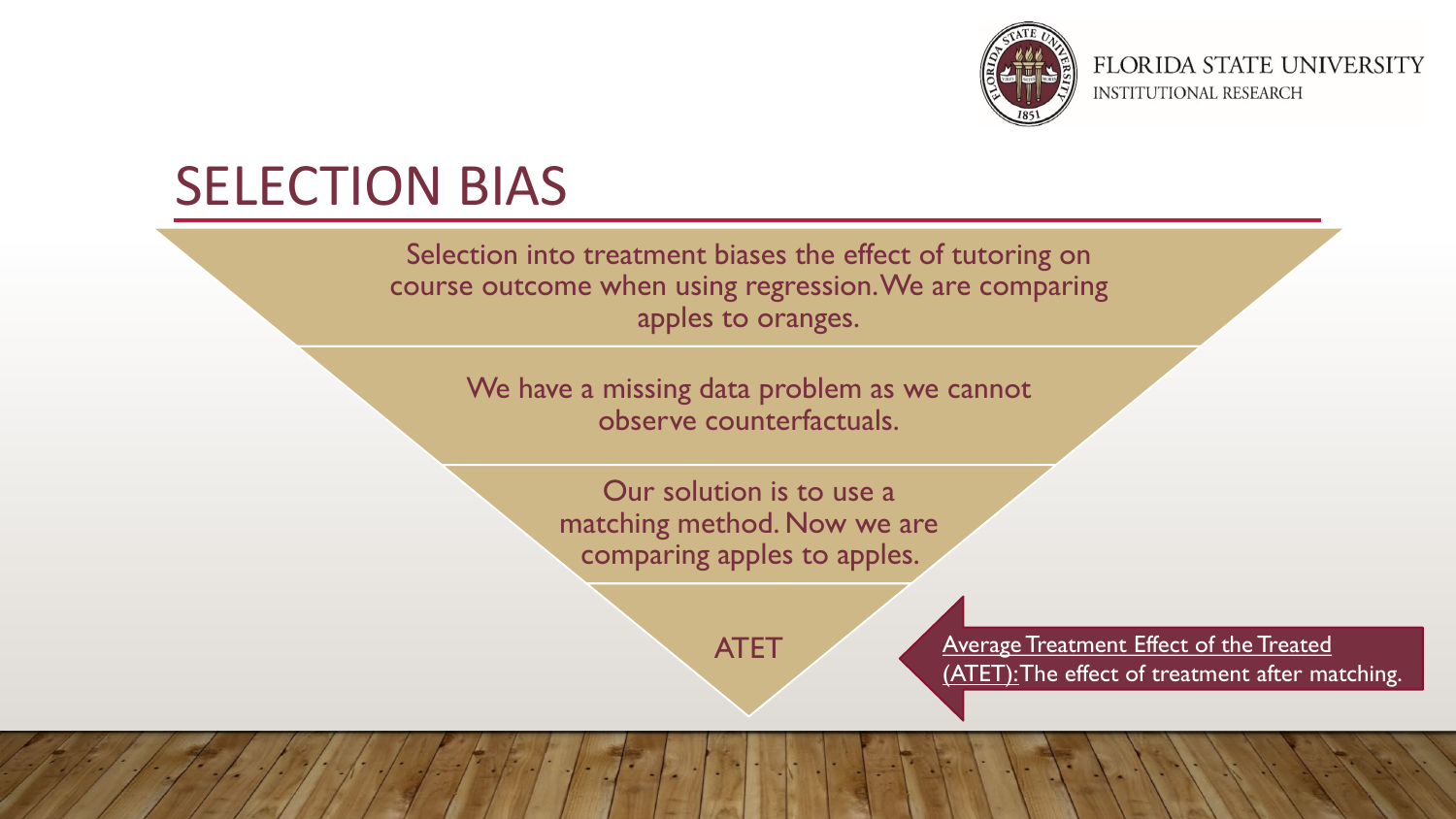

# NEAREST NEIGHBOR MATCHING (NNM)

- $\triangleright$  Used to reduce bias associated with observational data and selection into tutoring
- $\triangleright$  Calculates distance between matches using a set of specified variables
- $\triangleright$  Specified variables are selected based on significance in likeliness to go to tutoring
- $\triangleright$  Goal is for matched sample to look balanced have comparable means on selected variables
- $\triangleright$  Each not-tutored observation can be matched to more than one tutored observation improves balance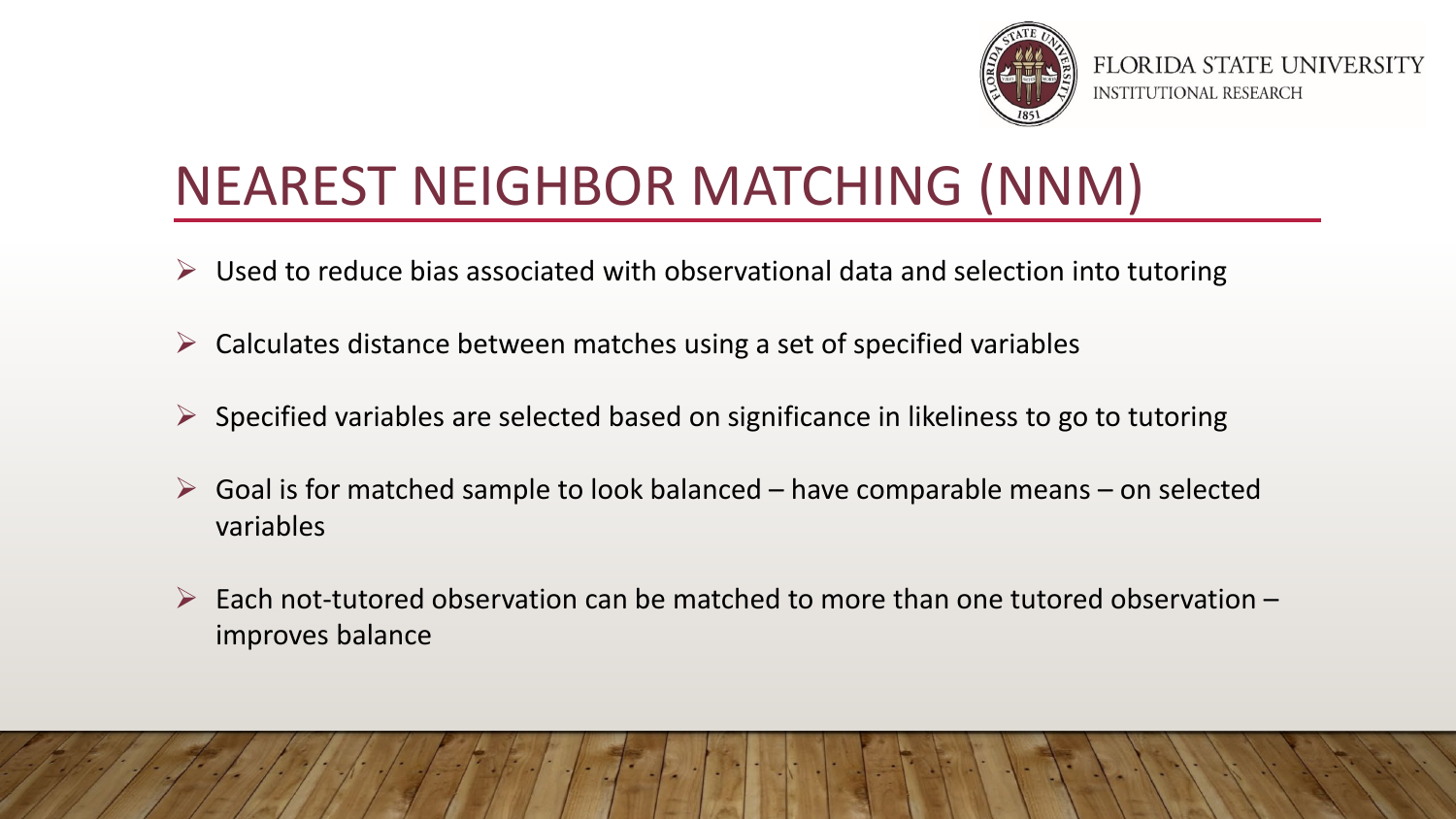

# NEAREST NEIGHBOR MATCHING (NNM)

Variables matched on:

- Total enrollment; ACT/SAT score; Math ACT/SAT; HS GPA; FSU Cumulative GPA; Gender; Level; First Gen; In class dept.; STEM; Health; Instructor ID; Multiple Attempts; LLC; Exploratory; ACT/SAT x HS GPA; Early Alert
- Exact match on course

New matching sample only includes the following:

- Spring 2019
- FTIC students
- First time attempting the course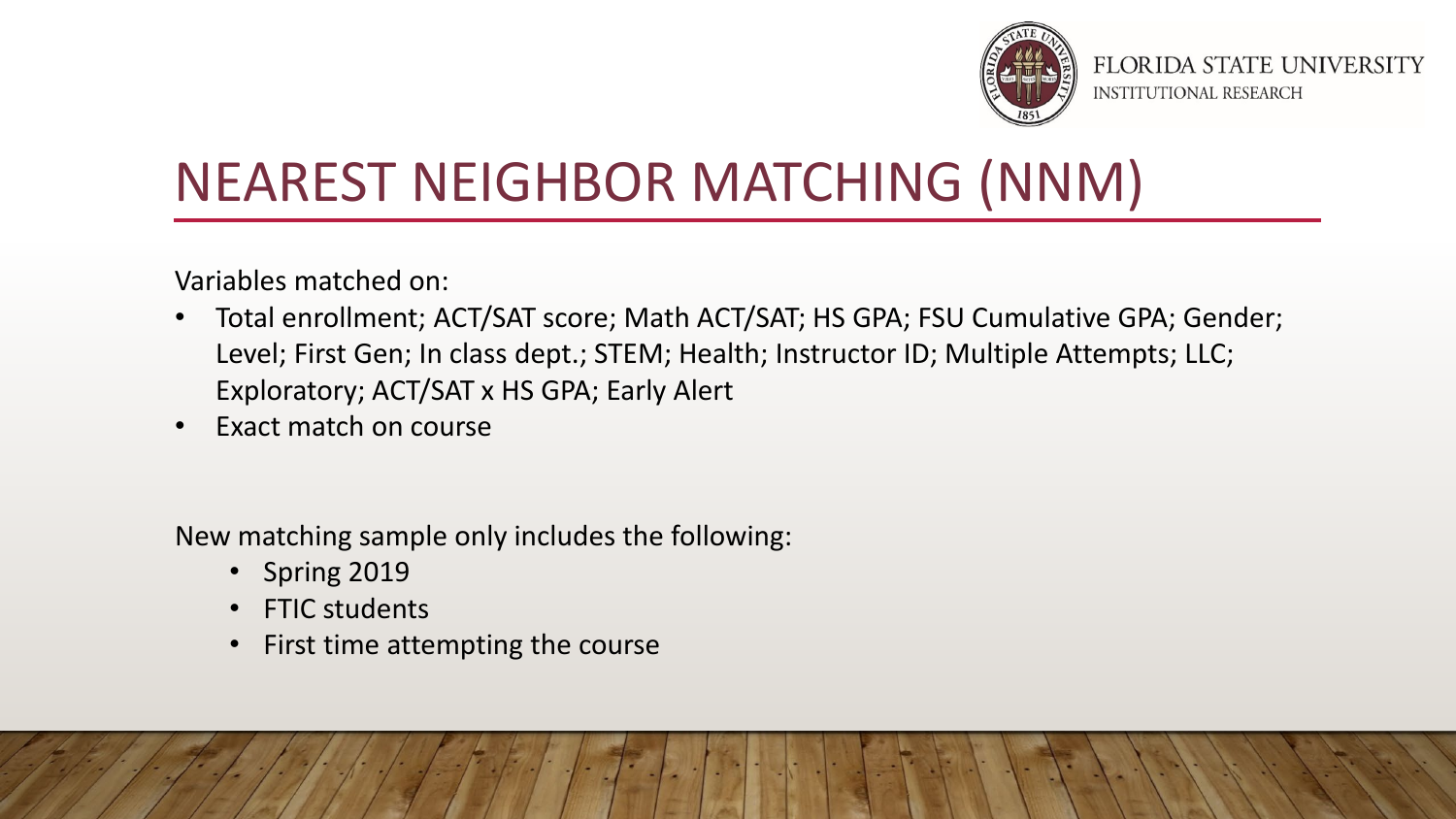

# GRADE OUTCOMES (0 TO 4 SCALE)

*After matching, the previously negative relationship between tutoring and course outcomes is cut in half and is no longer statistically significant. We see similar results when using Pass as the outcome variable.* 

| <b>Outcome: Grade</b> | Naïve Model 1 | <b>Naïve Model 2</b> | <b>After Matching</b>  |
|-----------------------|---------------|----------------------|------------------------|
| Tutoring              | Negative &    | Negative &           | Negative &             |
|                       | Significant   | Significant          | <b>Not Significant</b> |
| <b>Observations</b>   | 82,839        | 6,732                | 882 - Pairs            |

| <b>Outcome: Grade</b> | <b>Naïve Model 1</b> | <b>Naïve Model 2</b> | <b>After Matching</b> |
|-----------------------|----------------------|----------------------|-----------------------|
| Lower Bound           | <b>Negative</b>      | <b>Negative</b>      | <b>Negative</b>       |
| Upper Bound           | <b>Negative</b>      | <b>Negative</b>      | <b>Positive</b>       |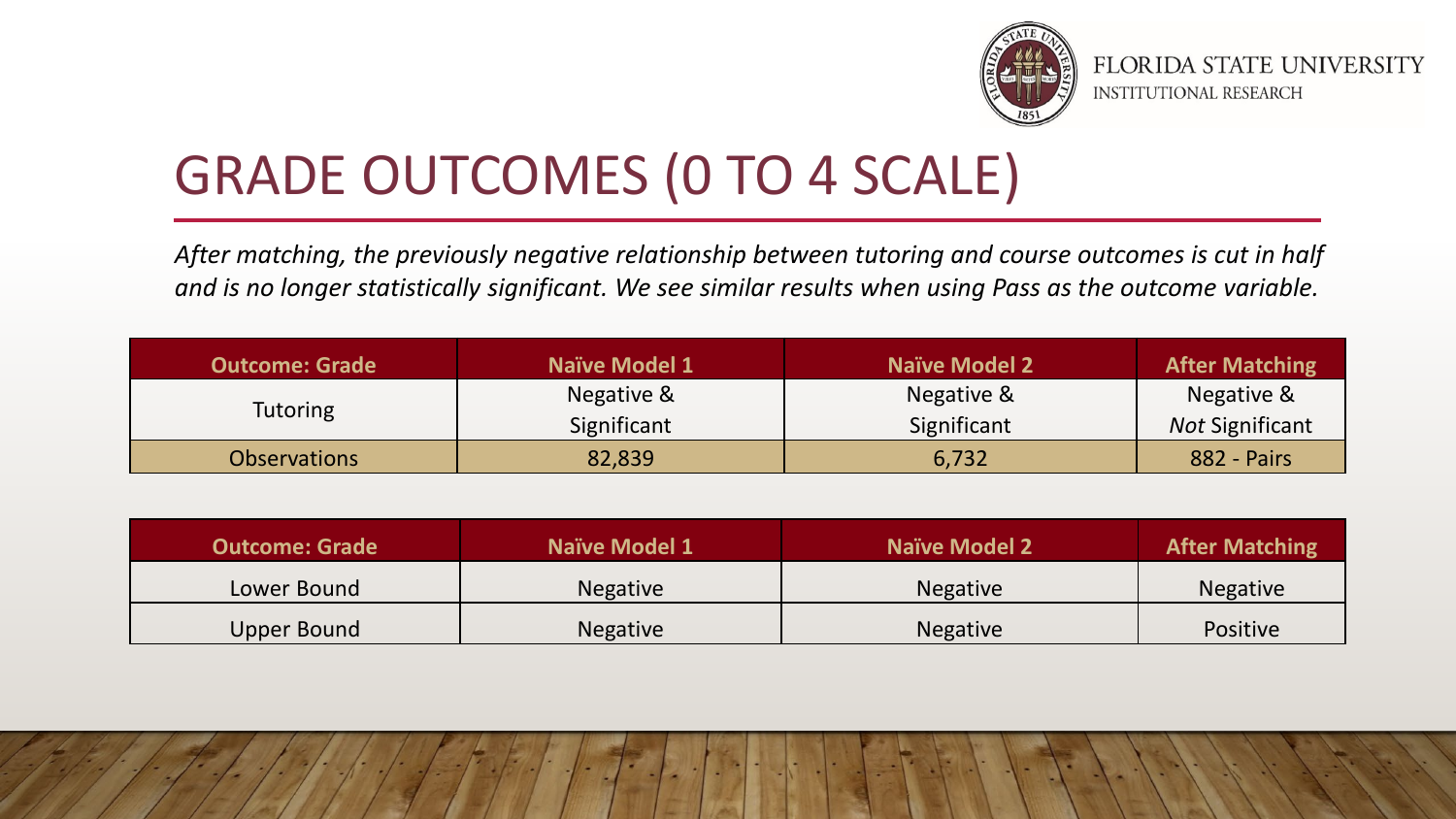

#### WHAT ELSE IS RELATED TO COURSE OUTCOMES?

*Beyond tutoring, there are other characteristics that are related to course grade or passing.*

| <b>Pre-College Factors</b> | <b>Grad Sig.</b> | Pass Sig. |
|----------------------------|------------------|-----------|
| <b>ACT/SAT Score</b>       |                  |           |
| Math ACT/SAT Score         | ***              | $***$     |
| <b>HS GPA</b>              |                  |           |
| <b>ACT/SAT x HS GPA</b>    |                  |           |

| <b>Demographics</b> | <b>Grade Sig.</b> | Pass Sig. |
|---------------------|-------------------|-----------|
| Race                |                   |           |
| Sex                 |                   |           |
| Pell                |                   |           |
| First gen           |                   | $**$      |
| Residency           |                   |           |

| <b>College Factors</b> | <b>Grade Sig.</b> | <b>Pass Sig.</b> |
|------------------------|-------------------|------------------|
| Housing                |                   |                  |
| <b>CARE</b>            |                   |                  |
| LLC                    |                   |                  |
| Term units taken       | $**$              | ***              |
| <b>STEM</b>            |                   | $**$             |
| Health                 |                   |                  |
| In course dept.        |                   |                  |

| Course Characteristics   Grade Sig.   Pass Sig. |       |  |
|-------------------------------------------------|-------|--|
| Location                                        |       |  |
| Multiple attempts                               | $***$ |  |

| <b>Term Characteristics</b> | Grade Sig. | Pass Sig. |
|-----------------------------|------------|-----------|
| <b>FSU GPA</b>              | $***$      | $***$     |
| Level                       | $***$      |           |
| Early Alert                 | $***$      | $***$     |

**Positive relationship**

**Negative relationship**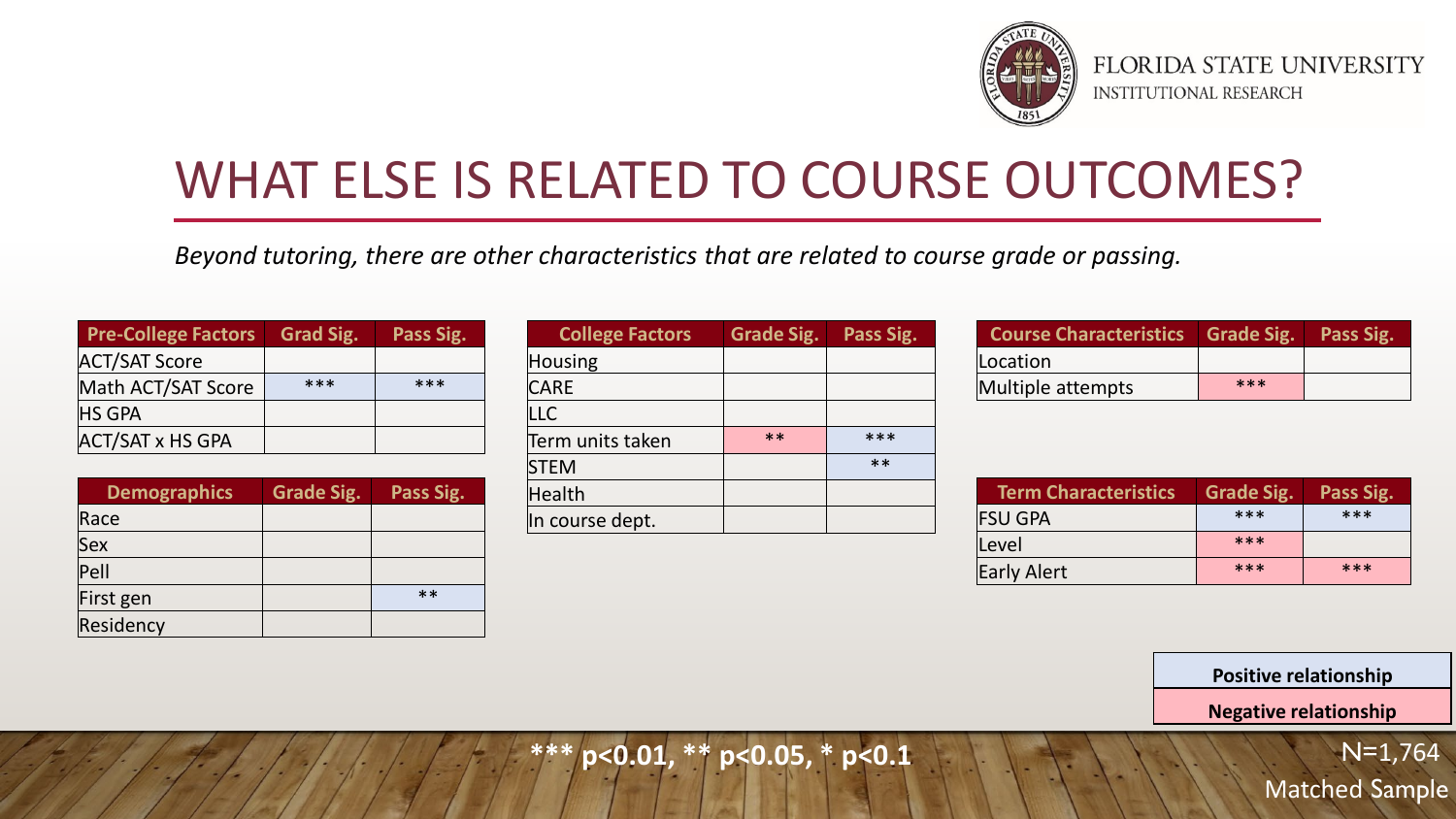

#### TUTORING AND COURSE GRADE IN SPECIFIC SUBJECT AREAS?

*The relationship between tutoring and course grade are not observed in every subject area, and tutoring is not the only predictor of course success. Results are similar for Pass as an outcome.* 

| <b>Outcome: Grade</b>      | <b>ACG</b> | <b>BSC</b> | <b>CHM</b> | <b>COP</b> | <b>MAC</b> | <b>PHY</b> |
|----------------------------|------------|------------|------------|------------|------------|------------|
| Tutoring                   | $***$      |            |            | ***        |            |            |
| Sex                        |            |            | $***$      | ***        |            | $\ast$     |
| Concorded Math ACT Score   |            |            | $***$      | ***        | ***        |            |
| <b>FSU Cumulative GPA</b>  | ***        | ***        | ***        | ***        | ***        | ***        |
| Classification - Sophomore |            |            | ***        | ***        | $***$      |            |
| Term Units Taken           |            |            |            | ***        | ***        |            |
| <b>Total Enrollment</b>    |            |            | ***        |            | $\ast$     | $\ast$     |
| Observations               | 112        | 112        | 502        | 20         | 912        | 106        |

\*\*\* p<0.01, \*\* p<0.05, \* p<0.1

**Positive relationship**

**Negative relationship**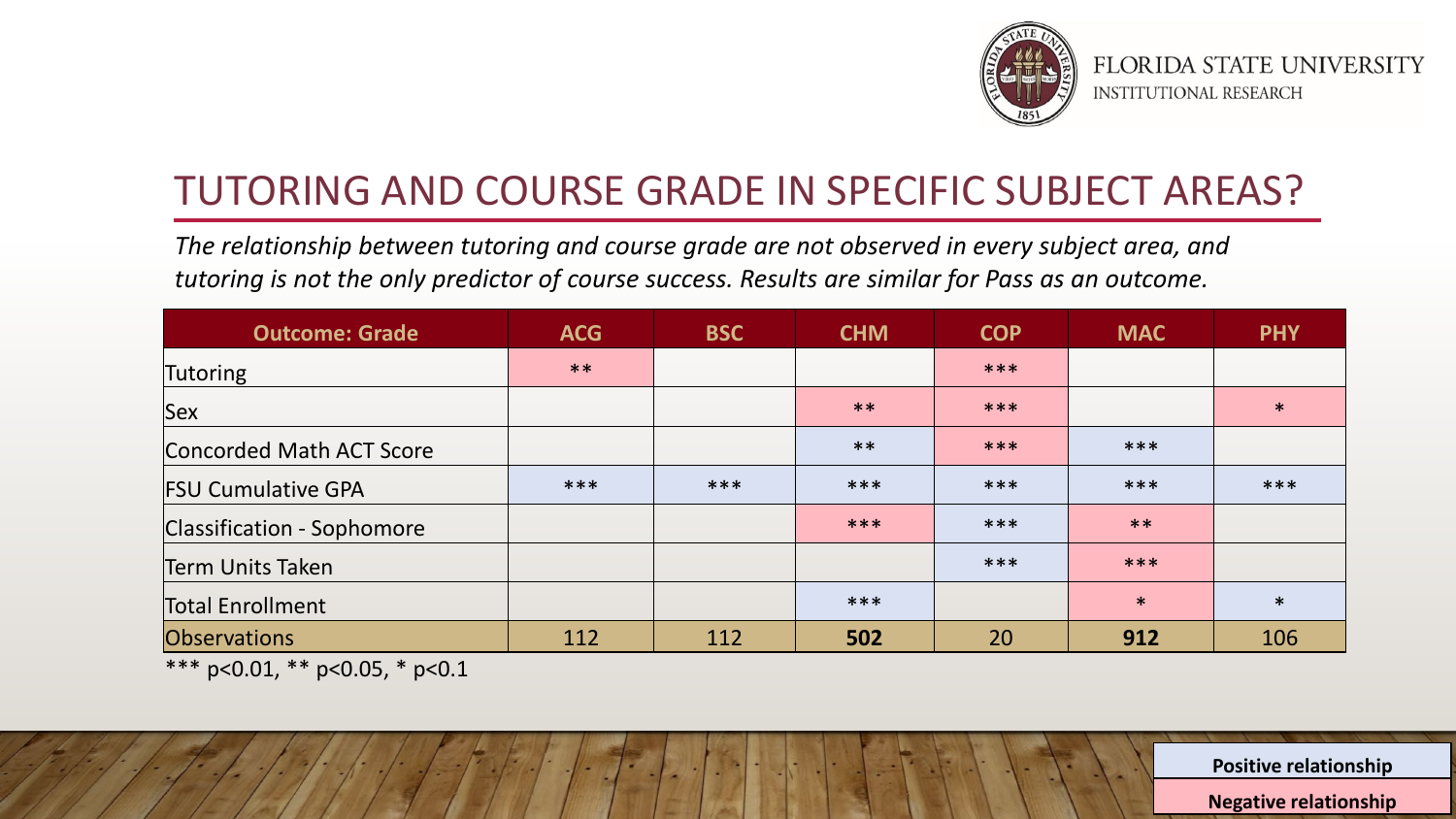

#### FOR TUTORED STUDENTS ONLY, WHAT SUPPORTS COURSE OUTCOMES?

- Overall tutoring count  $\rightarrow$  positive course outcomes for BSC and MAC students
- Math Studio count  $\rightarrow$  positive course outcomes for MAC students
- Other variables that positively relate to course outcomes:
	- Math ACT/SAT score
	- FSU cumulative GPA
	- Total enrollment in the course
	- Non-senior on-campus residents
	- HS GPA and overall tutoring count
		- Students with lower HS GPAs have better course grade payoffs for the number of tutoring sessions attended
		- Cross over occurs at between 2 and 3 sessions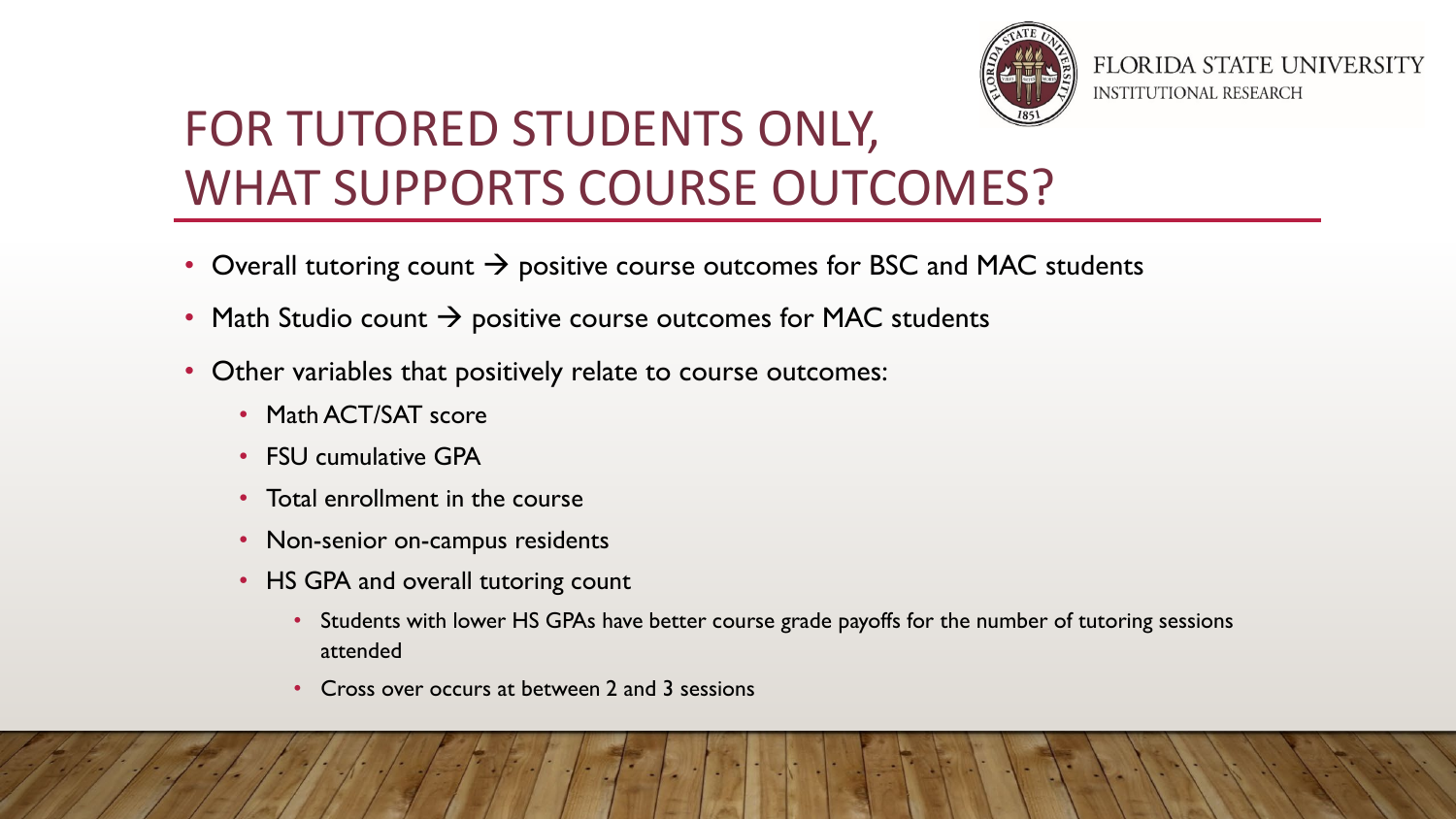- Tutoring was found to have no statistically significant impact on course outcomes after matching.

- The number of times a student attended tutoring overall and the Math Studio was statistically significant and positively correlated with outcomes in MAC courses.

- FSU GPA and Math ACT/SAT are consistently correlated with better course outcomes.

- Students taking higher numbers of term units are positively correlated with better course outcomes.